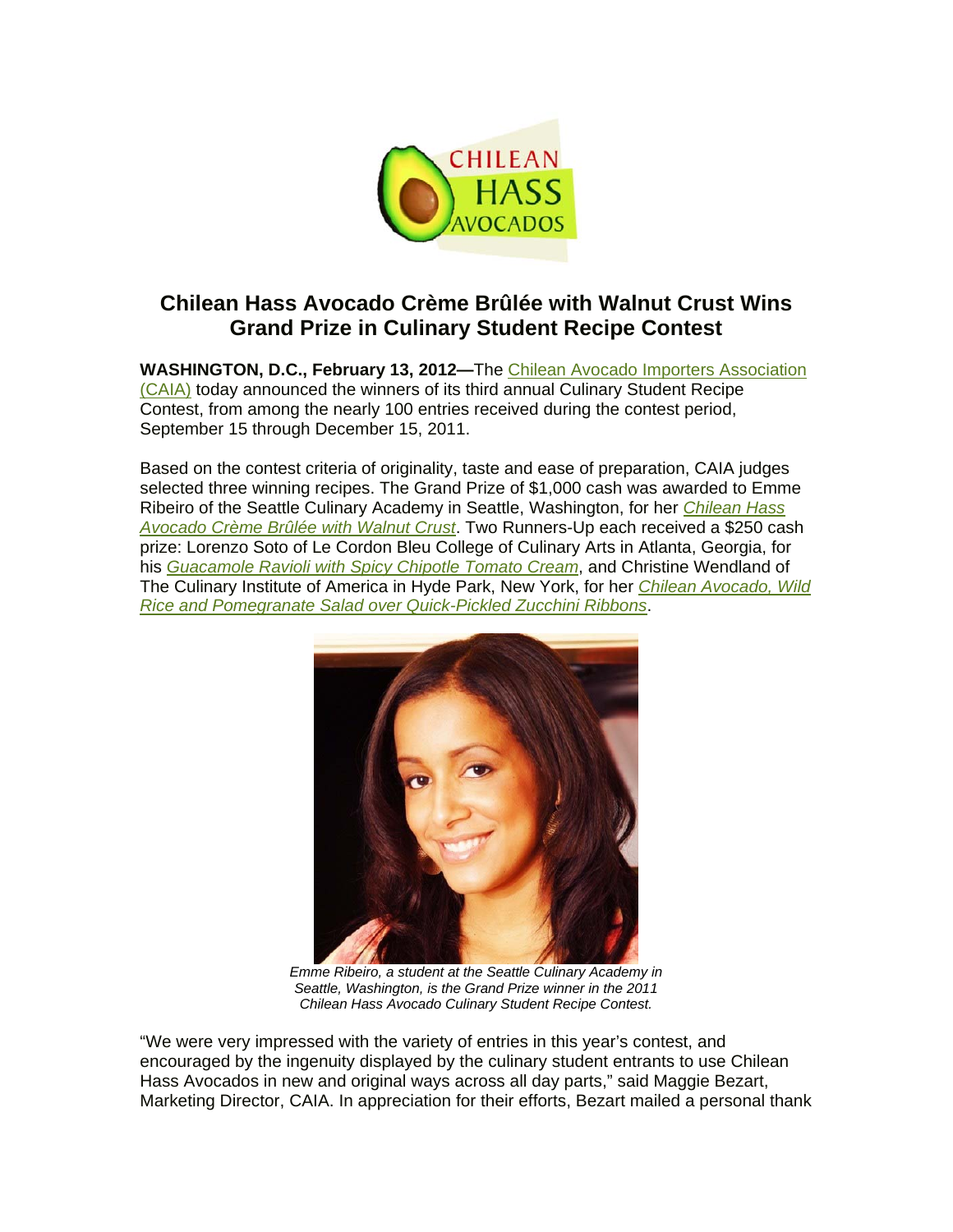you note to each entrant along with a Chilean Hass Avocados cookbook.

The Grand Prize winner, Ms. Ribeiro, upon learning that her recipe had been chosen, said that she was "super excited," as were her family, friends and the chef instructor who posted the contest at her culinary school. The first-year student explained that she inherited her passion for cooking from her family, the owners of Tempero do Brasil, a popular Brazilian restaurant in Seattle. "While most Americans are familiar with avocados in savory dishes, we also enjoy the fruit as dessert in Brazil," said Ribeiro. "My recipe for Chilean Hass Avocado Crème Brûlée with Walnut Crust was inspired by that tradition. In fact, it will be the featured special dessert at my family's restaurant this Valentine's Day!"



*Ribeiro's Grand Prize-winning recipe is a no-cook, contemporary version of the classic French dessert, crème brûlée, in which she cleverly uses the actual avocado skins for serving in place of standard ramekins.* 

## **Chilean Hass Avocado Crème Brûlée with Walnut Crust**  Serves 12

6 Chilean Hass Avocados, halved and pitted 1 (8 oz.) container mascarpone cheese 3 ¼ cups granulated sugar, divided ¼ cup whole milk 1 tablespoon fresh lime juice ½ cup very finely chopped walnuts (2 oz. total)

Using a spoon, scoop avocado out of skin being careful to keep the skin intact. Place the skins on a baking sheet. Set aside.

In a food processor, combine the avocado, cheese, 3 cups of the sugar, milk and lime juice. Puree until smooth, about 1 minute.

Spoon equal amounts of the avocado mixture among the 12 halves of reserved avocado skins. Cover with plastic wrap and refrigerate 2 hours or until well chilled.

Preheat broiler. Remove plastic wrap and sprinkle 1 teaspoon of the remaining sugar